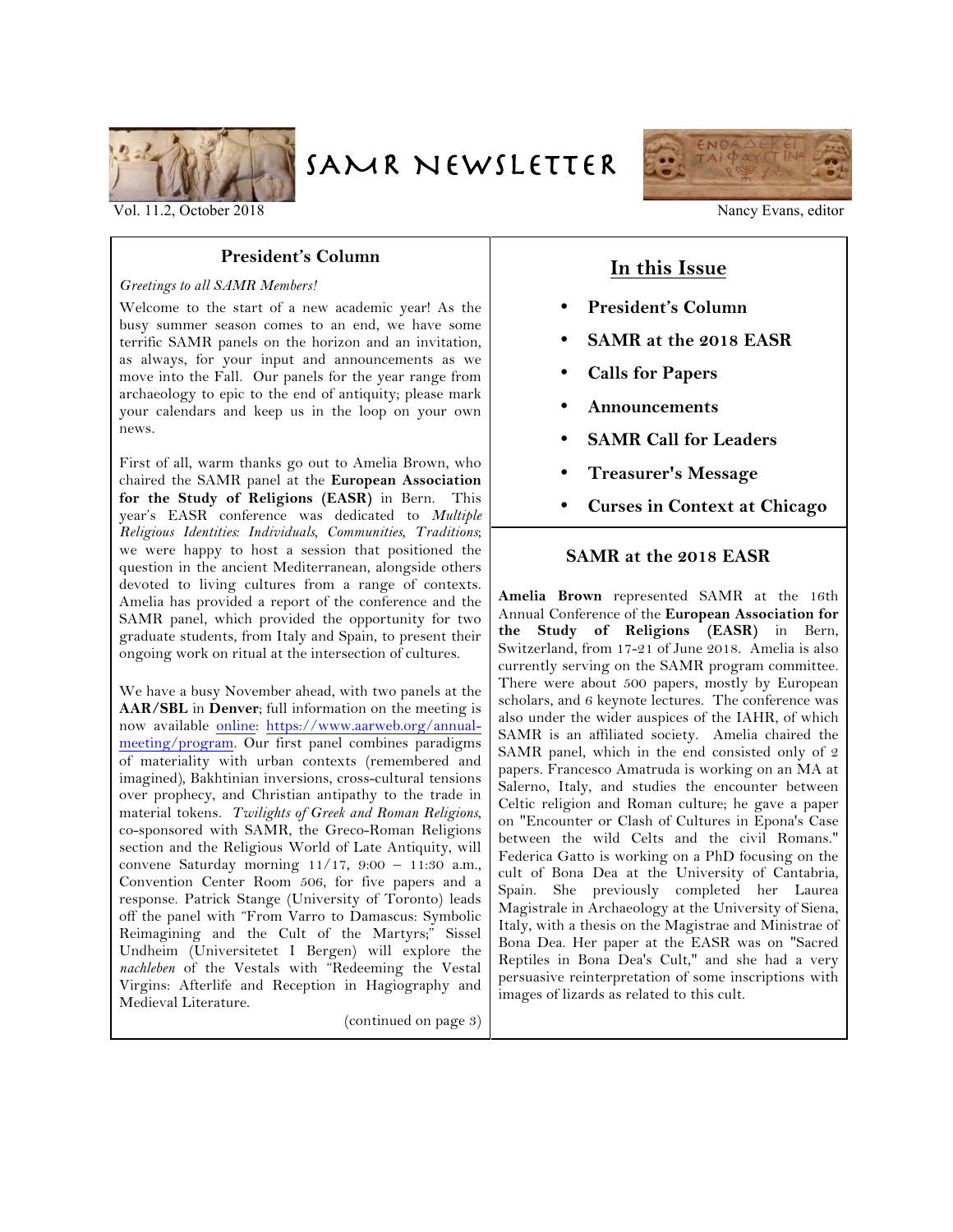#### **CALL for PAPERS**

Dokuz Eylül University – DEU The Research Center for the Archaeology of Western Anatolia – EKVAM Colloquia Anatolica et Aegaea Congressus internationales Smyrnenses XI

**Terracotta lamps in the Archaic, Classical, Hellenistic, Roman and Early Byzantine Anatolia: Production, use, typology and distribution.** An international symposium

#### **May 16-17, 2019 / Izmir, Turkey**

We would be delighted, if you could consider contributing to our symposium and contact us with the required information below before **January 1, 2019.**

Address: DESEM, D.E.Ü. Rektörlük Binası, Cumhuriyet Bulvarı No. 144, Alsancak, TR-35210 Izmir, Turkey.

Websites: https://independent.academia.edu/TheLydiaSymposium https://www.researchgate.net/profile/The\_Lydia\_Symposium

## **ANNOUNCEMENTS**

**Michele Salzman** is going to be a Fellow at the Institute for Advanced Studies in Princeton in the Fall of 2018. She is working on a book entitled, *The 'Falls of Rome': The Transformations of Rome in Late Antiquity*.

**Dr. Clovis Karam** is pleased to announce the publication of his book *Adonai: Essai de Mythocritique sur les Traditions Phoeniciennes,* published by Éditions Universitaires Européennes.

**Morgan Palmer** writes that her article, "A Blight on the *Pax Augusta*: The Robigalia in Ovid's *Fasti*" was published in the summer 2018 edition of *Classical World*. An earlier version of this paper was presented on the Society for Ancient Mediterranean Religions panel at the SCS meeting in Toronto.

## **SAMR Contact Information**

http://samreligions.org/ socamr@gmail.com

Sandra Blakely, President Associate Professor, Department of Classics 221 F Candler Library 550 Asbury Circle Atlanta, GA 30322 sblakel@emory.edu

Nancy Evans, Secretary-Treasurer Professor, Department of Classics Box 189 Wheaton College Norton, MA, 02766 Evans\_nancy@wheatoncollege.edu

*Check us out on Facebook as well!*

## **SAMR CALL for LEADERS**

Two leadership positions within SAMR – president and secretary – are soon coming to the end of their term, and we warmly invite members to consider volunteering for these posts. Service in SAMR connects you with lively minds, conferences around the world, and opportunities to help shape emerging discussions in the study of religions from one corner of the Mediterranean to another. Please feel free to contact Sandy or Nancy with any questions. We plan to hold the first of the elections in San Diego this January.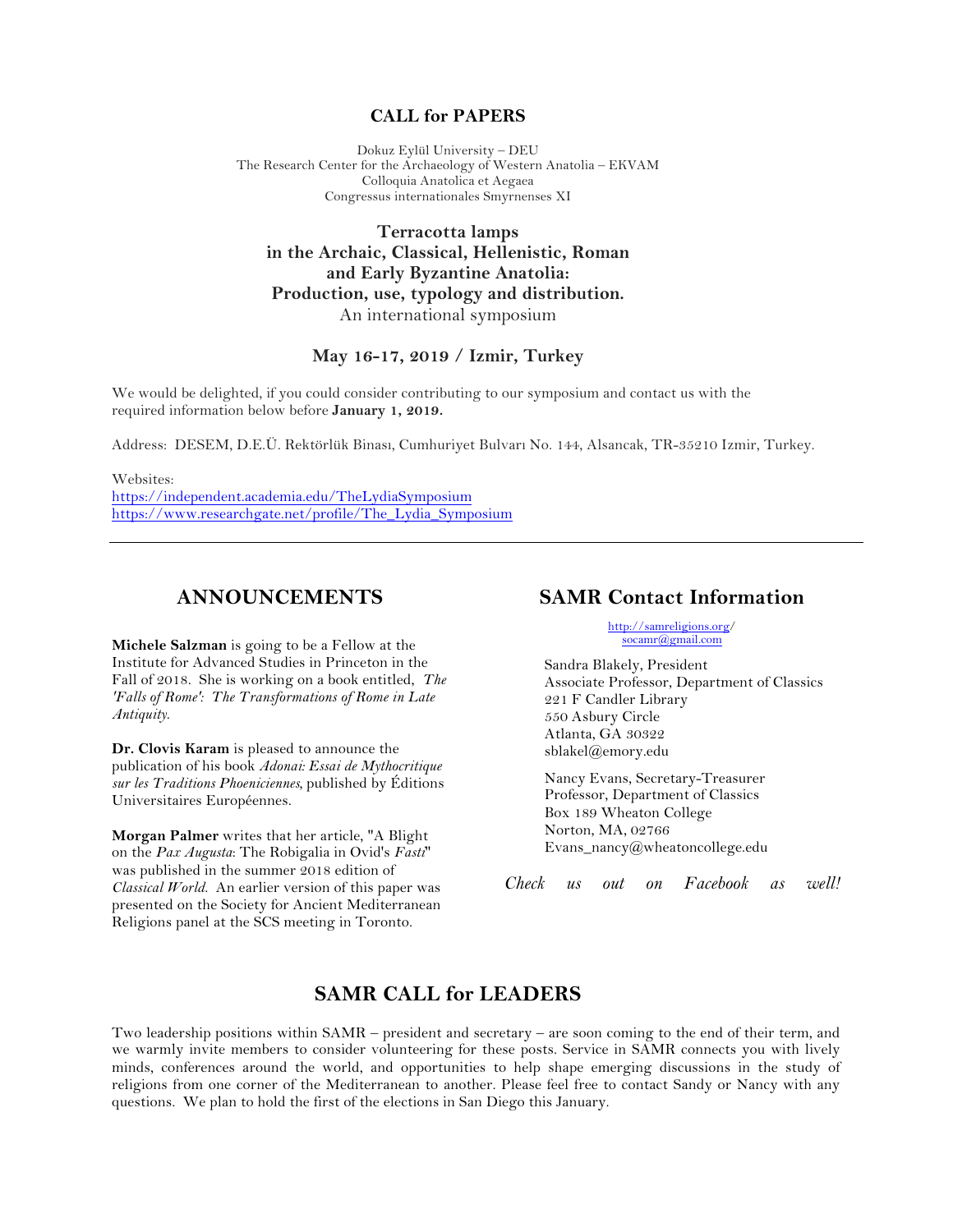#### **Treasurer's Message, October 2018**

The annual operating budget for SAMR covers annual administrative fees for memberships in international and US scholarly associations, maintains our internet accounts with Paypal and Wordpress, and funds registrations fees and equipment rentals at annual conferences. In addition, the treasury funds help us host conferences in the US and Europe.

**Please remember to renew your dues to SAMR**. Our annual fees are modest, \$20 for faculty and \$10 for students. Dues can be paid through Paypal or by check. As always, drop me an email at socamr@gmail.com if you have any question about the status of your dues.

Nancy Evans, SAMR Secretary-Treasurer https://samreligions.org/membership/

#### **President's Message** (continued from page 1)

Jacob Latham (University of Tennessee, Knoxville) will take us to the Western regions of the late empire in "Old Hags and Stags: The New Year in the Late Antique Latin West"; Olivia Stewart Lester (Oxford University) turns to Judaic traditions with "Apollo in Hellenistic Judaism and Early Christianity". Travis Proctor (Northland College) offers the final paper, "Earthly portraits and Heavenly Tombs: Evolving Materialities of Cultic Patronage in the Acts of John." Gerhard van den Heever (University of South Africa) will serve as the panel's respondent: please contact him directly if you would like to read the papers in advance of the session  $(vdheega@unisa.ac.za)$ .

Our second panel, co-sponsored with ARRW (Archaeology of Religion in the Roman World) continues the focus on materiality with a series of papers responding to the new publication by Claudia Moser and Jennifer Knust (University of Michigan Press 2017), *Ritual Matters: Materiality in Ancient Religion*. This is session P19-141, meeting on Monday 11/19 9:00 a.m. – 11:30 a.m. in Convention Center 106. Both authors will be present to respond to four papers taking up materiality as a paradigm for exploring ancient religiosity. Katie Rask of Duquesne University will speak on "Material Memory and Phenomenology in Greece: Accumulated Votives as Group-made monuments"; Mark McClay (University of California, Berkeley) will address "Orphic

Bookishness' and Material Religion in Classical Greece.' Scott Possiel (Boston University) continues the focus on texts with "Text as Participant in a Ritual Assemblage: A Material Approach"; Dina Boero (College of New Jersey) will take us into late antiquity with "The Cultural Biography of a Pilgrimage Token: From Hagiographical to Archaeological Evidence."

At the **SCS** in **San Diego** this January, we will continue our thematic focus on canonical texts as a source for the investigation of religion, with *Epic Gods, Imperial City: Religion and Ritual in Latin Epic from Beginnings to Late Antiquity.* We begin bright and early at 8:00 a.m. on Friday, January 4. (California State University, Sacramento) leads off the panel with "The Aeneid, Book VI: Vergil's Dream of the Afterlife"; Julia Hejduk (Baylor University) will explore "Sacrificial Acrostics and the Fall of Great Cities in Latin Epic." Kira Jones (Emory University) then turns us to the Flavians, with "*Pallas Primamque Deorum:* Minerva in Flavian Epic and Religion"; Anke Walter (Newcastle University) will speak on Festive days in Statius' *Thebaid.* Our concluding paper comes from Laura Roesch (The University of Tennessee, Knoxville), with "Travels with Martyrs: Epic Journey Motifs and Sacred Landscapes in Late Antique Poetry."

We look forward to seeing as many of you as possible at the conferences – and to hearing more from you! Great thanks are due to the Programming Committee (Amelia Brown, Jacob Latham, and Megan Nutzman) who have been inspired, organized, insightful and on time; their work in crafting themes, encouraging submissions and keeping the flow of communication lively makes these sessions possible. Little of the inner workings of the organization would be possible without Nancy Evans, whose work as secretarytreasurer keeps the website, the dues (ahem), the newsletter and our finances flowing.

All the best for a great year ahead-With best wishes,

Don-p

Sandy Blakely, President Society for Ancient Mediterranean Religions